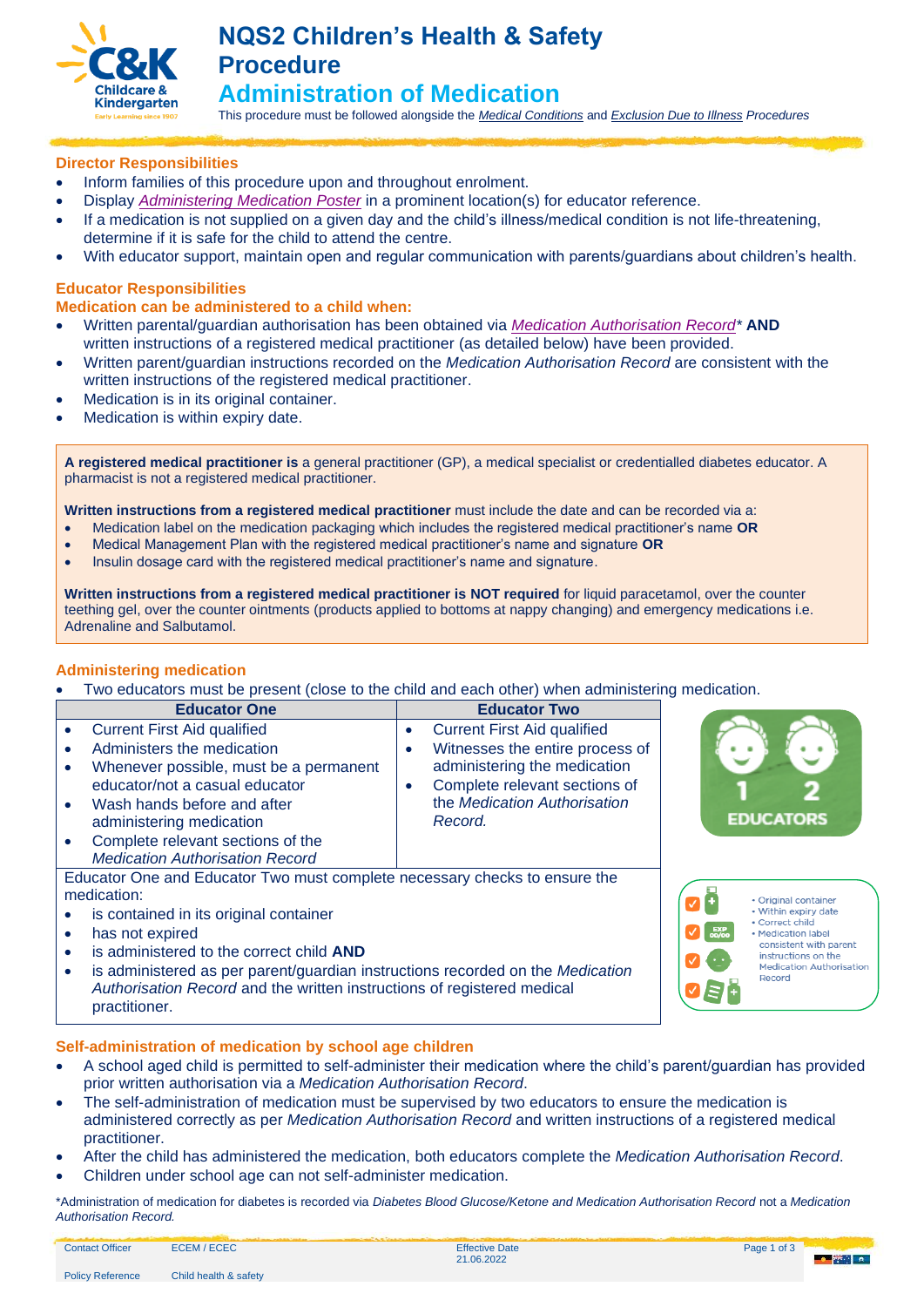

This procedure must be followed alongside the *[Medical Conditions](https://crecheandkindergarten.sharepoint.com/:b:/r/policies/Documents/Medical%20Conditions%20Procedure.pdf?csf=1&web=1&e=VQ9Iuw)* and *[Exclusion Due to Illness](https://crecheandkindergarten.sharepoint.com/:b:/r/policies/Documents/Exclusion%20due%20to%20illness%20Procedure.pdf?csf=1&web=1&e=QQhkNA) Procedures* 

# **Liquid paracetamol**

- Centres are required to have at least one bottle of liquid paracetamol. Other fever reducing medications such as Nurofen are not permitted.
- Fevers are common in children and in isolation may not indicate serious or infectious illness. If a child seems well and is happy, there is no need to treat a fever with liquid paracetamol.
	- One dose of liquid paracetamol can be administered (as per product instructions) to a child with a fever when:
		- o A child appears unwell and has a temperature above 38.5°C **AND**
		- o Written parent/guardian authorisation has been obtained via the *Enrolment Booklet/Online Form* **AND**
		- o Verbal parent/guardian (or emergency contact, child's nominated doctor, Triple 0 operator) authorisation has been obtained via telephone.
- When one dose of liquid paracetamol has been administered to treat a fever:
	- o Ask the parent/guardian to collect their child as soon as possible.
	- o Complete a *[Child/Centre Incident Record](https://crecheandkindergarten.sharepoint.com/policies/Documents/Child,%20Centre%20Incident%20Record%20Form.pdf)* **AND** *Medication Authorisation Record*. Ask parent/guardian to review and sign both forms upon collection.
	- o Record illness on *[Illness Register](https://crecheandkindergarten.sharepoint.com/policies/Documents/Infectious%20illness%20register%20Form.pdf)*.
- One dose of liquid paracetamol can be administered to a child for pain as a result of an injury obtained at the centre when:
	- o Written parent/guardian authorisation has been obtained via the *Enrolment Booklet/Online Form* **AND**
	- o Verbal authorisation has been obtained from Triple 0 operator.

## **Emergency Medication - Adrenaline and Salbutamol**

- Centres are required to have at least one Adrenaline autoinjector (EpiPen) and one Salbutamol inhaler (Ventolin) (emergency medication) in case of a child (undiagnosed) experiencing an anaphylactic or acute asthma medical episode for the first time at the centre.
- Store emergency medication in a known location that is inaccessible to children, but easily accessible (not locked) to educators in an emergency. Storage location must be [clearly signed.](https://crecheandkindergarten.sharepoint.com/services/nqf/NQFtoolsresources/Service%20management/Service%20displays/Signs%20and%20displays/EpiPen%20and%20Asthma%20medication%20signs.pdf)
- Written parent/guardian authorisation for administering emergency medication is obtained via the *C&K Enrolment Booklet/Online Form*.
- Centres are required to maintain a non-authorisation register listing children that do not have written parent/guardian authorisation to administer emergency medications. Create register via Kidsoft (branch centres).
- For further instructions, including emergency first aid steps, refer to *[Anaphylaxis and Allergies](https://crecheandkindergarten.sharepoint.com/policies/Documents/Anaphylaxis%20and%20allergies%20Guide.pdf)* and *[Asthma](https://crecheandkindergarten.sharepoint.com/policies/Documents/Asthma%20Guide.pdf)  [Guidelines](https://crecheandkindergarten.sharepoint.com/policies/Documents/Asthma%20Guide.pdf)*.

# **Teething gel**

- Before administering teething gel, attempt other methods of relieving teething pain e.g., teething rings.
	- Parents/guardians are required to:
		- $\circ$  Supply teething gel product in its original container. Educators are unable to administer homemade products.
		- o Clearly labelled product with the child's name.
		- o Provide an adequate supply of product.
	- o Provide written authorisation by completing the *Medication Authorisation Record*.
	- Administer teething gel as per product instructions.
- Only apply product to relevant child, not to other children.
- Do not apply product if it has expired.

# **Sunscreen, insect repellent and over the counter ointments**

- Parents/guardians can choose to provide a specific sunscreen, insect repellent and over the counter ointments (applied to child's bottom at nappy changes) for their child. Parents/guardians are required to:
	- $\circ$  Supply the product in its original container. Educators are unable to apply homemade sunscreens, insect repellent and ointments.
		- o Clearly label product with child's name.
		- o Provide an adequate supply of product.
	- o Complete *Sunscreen Authorisation* **OR** *[Cream, Ointment, Insect Repellent Authorisation.](https://crecheandkindergarten.sharepoint.com/policies/Documents/Cream,%20ointment,%20insect%20repellent%20authorisation%20Form.pdf)*
- Only apply product to relevant child, not to other children.
- Do not apply product if it has expired.
- Apply sunscreen every 2 hours when in the sun as per *[Sun Safety Procedure](https://crecheandkindergarten.sharepoint.com/policies/Documents/Sun%20safety%20Procedure.pdf)*.
- Apply insect repellent and over the counter ointments as per product instructions.